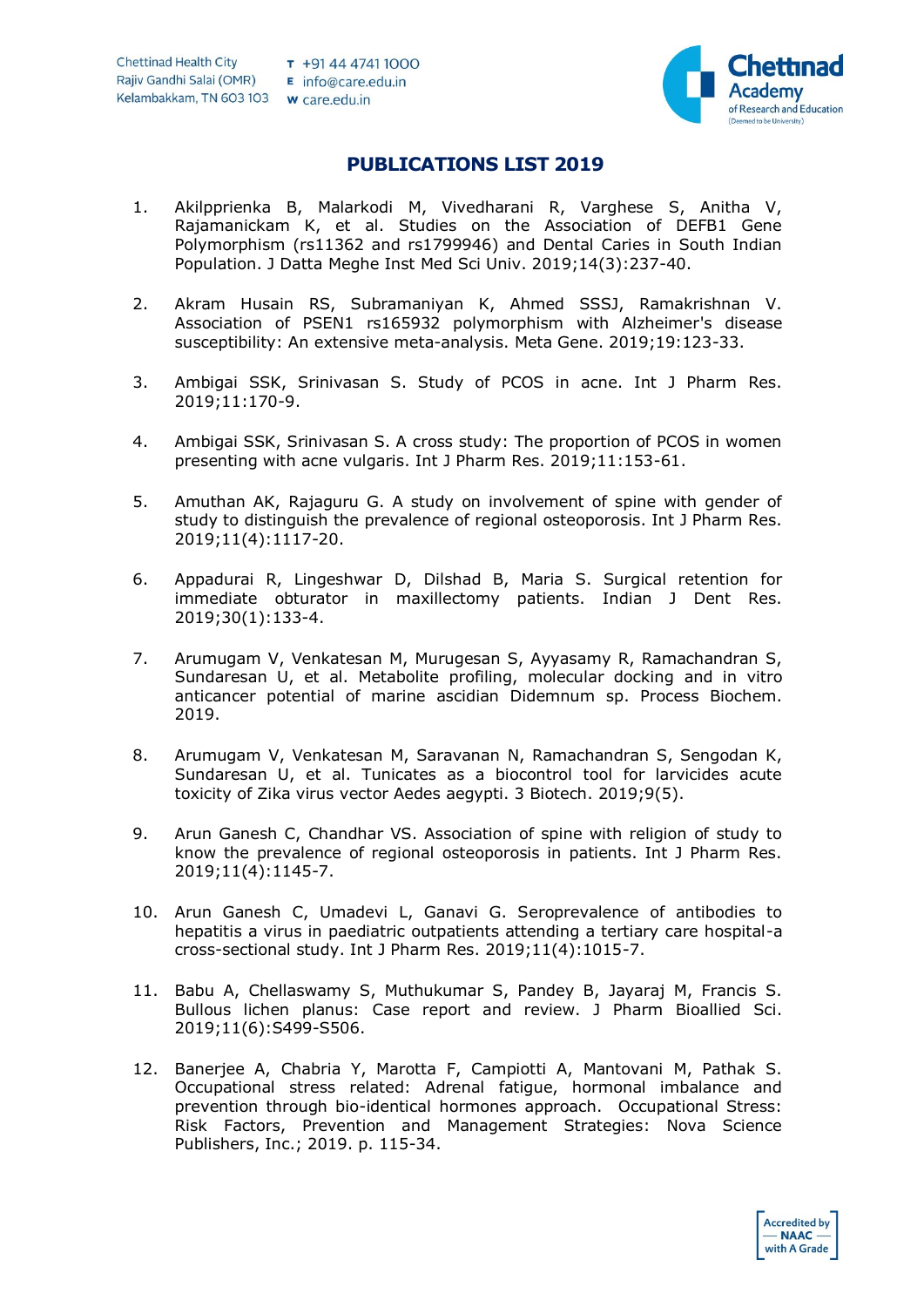

- 13. Banerjee A, Jothimani G, Prasad SV, Marotta F, Pathak S. Targeting wnt signaling through small molecules in governing stem cell fate and diseases. Endocr Metab Immune Disord Drug Targets. 2019;19(3):233-46.
- 14. Banerjee A, Scarpa M, Pathak S, Burra P, Sturniolo GC, Russo FP, et al. Inflammatory bowel disease therapies adversely affect fertility in men-a systematic review and meta-analysis. Endocr Metab Immune Disord Drug Targets. 2019;19(7):959-74.
- 15. Chandhar VS, Kishore KVR. Evocation of physical pain of osteoporosis in patients. Int J Pharm Res. 2019;11(4):1076-8.
- 16. Chandhar VS, Narayana Reddy M. A comparatives study of unstable intertrochanteric fracture of femur treated with dynamic hip screw versus proximal femoral nail. Int J Pharm Res. 2019;11(4):1003-6.
- 17. Chandran T, Ravindranath NS, Kumari D, Tirupati N, Mithun K, Shilpa M, et al. Oral health education intervention among preschoolers: A randomized controlled trial. Indian J Public Health Res Dev. 2019;10(9):363-8.
- 18. Chellaiyan VG, Manoharan A, Jasmine M, Liaquathali F. Medical research: Perception and barriers to its practice among medical school students of Chennai. J Edu Health Promotion. 2019;8(1).
- 19. Chellaiyan VG, Suliankatchi RA. Health research methodology workshop: Evaluation with the kirkpatrick model. Natl Med J India. 2019;32(2):100-2.
- 20. Chellaiyan VG, Yasmin NA, Taneja N. Telemedicine: New technology, new promises? Ind J Community Health. 2019;31(4):437-41.
- 21. Christopher C, Murali R. To estimate the prevalence of depression, anxiety, and stress among adolescents in Kancheepuram district, Tamil Nadu. Int J Pharm Res. 2019;11:6-11.
- 22. Danasekaran R, Govindasamy R. Better psychosocial work environment: For well-being of the worker and the organization. Indian J Occup Environ Med. 2019;23(1):57-8.
- 23. Danis Vijay D, Jayanthi S, Meenakshi N, Meharaj SHS, Sujhithra A, Perumal J. Characterization of virulence factors, antifungal resistance with ERG-11 gene among Candida species isolated from pulmonary samples. Microb Pathog. 2019;137.
- 24. Das B, Girigoswami A, Dutta A, Pal P, Dutta J, Dadhich P, et al. Carbon Nanodots Doped Super-paramagnetic Iron Oxide Nanoparticles for Multimodal Bioimaging and Osteochondral Tissue Regeneration via External Magnetic Actuation. ACS Biomater Sci Eng. 2019;5(7):3549-60.
- 25. Das B, Girigoswami A, Pal P, Dhara S. Manganese oxide-carbon quantum dots nano-composites for fluorescence/magnetic resonance (T1)dual mode bioimaging, long term cell tracking, and ROS scavenging. Mater Sci Eng C. 2019;102:427-36.

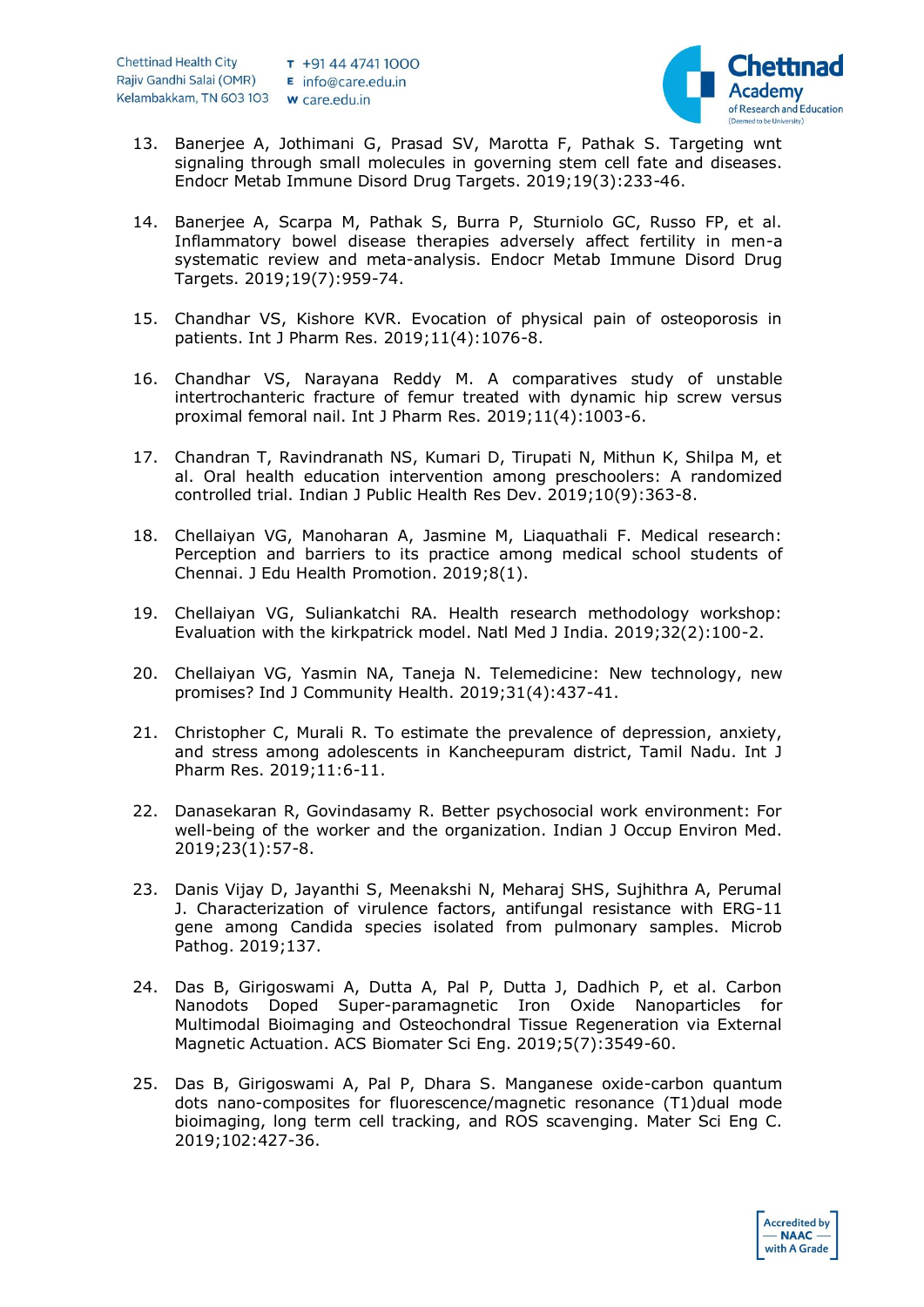

- 26. Dayal D, Yadav J, Kumar P, Goyal JP, Vasudevan J, Verma A, et al. Correspondence. Indian Pediatr. 2019;56(6):507-16.
- 27. Divya KV, Bhuvana AA, Pushpakala KJ. Effectiveness of structured teaching programme on prevention of urinary tract infection among women with type 2 diabetes in selected teritary care hospital, Kanchipuram district, Tamil nadu. Indian J Public Health Res Dev. 2019;10(11):550-4.
- 28. Esakkiamma N, Johnson WMS, Arathi M, Archana R. A study on thoracic splanchnic nerves: Anatomo-surgical appraisal. J Anat Soc India. 2019;68(3):221-5.
- 29. Ezhilvathani TN, Balamurugan S. A comparative study and histopathological evaluation of pterygium excision with amniotic membrane grafts transplantation with fibrin glue and vicryl suture. Intern J Cur Res Rev. 2019;11(12):1-6.
- 30. Fenn DJ, Chandhar VS. Association of spine with age group of study to know the prevalence of regional osteoporosis in patients. Int J Pharm Res. 2019;11(4):1151-4.
- 31. Fenn DJ, Narayana Reddy M. An examination of nutritional status: To know the prevalence of regional osteoporosis. Int J Pharm Res. 2019;11(4):1073- 5.
- 32. Fenn DJ, Narayana Reddy M. An investigation of injury parameters of regional osteoporosis in patients. Int J Pharm Res. 2019;11(4):1009-11.
- 33. Francis Reena FJ, Umadevi L. Examination of femoral neck to recognize the prevalence of regional osteoporosis in patients. Int J Pharm Res. 2019;11(4):1093-6.
- 34. Francis Reena FJ, Umadevi L, Rajaguru G. Effects of mate, renal, and subclinical hypothyroidism on perinatal and neuro developmental outcomes in infants-a prospective cohort study. Int J Pharm Res. 2019;11(4):1018-20.
- 35. Ganavi G, Kavin Amuthan AM. A study to know the prevalence of regional osteoporosis in patients based on the association of spine with diabetes. Int J Pharm Res. 2019;11(4):1130-2.
- 36. Ganavi G, Reena FF. Evocative study to identify the prevalence of regional osteoporosis in patients. Int J Pharm Res. 2019;11(4):1136-8.
- 37. Ganesan RV, Veerasamy KK, Chittala M, Balasubramanian C. Thalamic abscess caused by a rare pathogen - Streptococcus sanguinis - A report and a review on thalamic abscess. Neurol India. 2019;67(3):875-9.
- 38. Ganesh CA, Chandhar VS. Construction of association: Femoral with nutritional status. Int J Pharm Res. 2019;11(4):1126-9.
- 39. Ganesh Kumar A, Joseph B, Nandagopal S, Sankarganesh P, Jagdish SK. Experimental human root canal irrigant NaOCl against Enterococcus faecalis and 3T3, and determination of cytotoxicity effect. Biomed Pharmacol J. 2019;12(2):965-74.

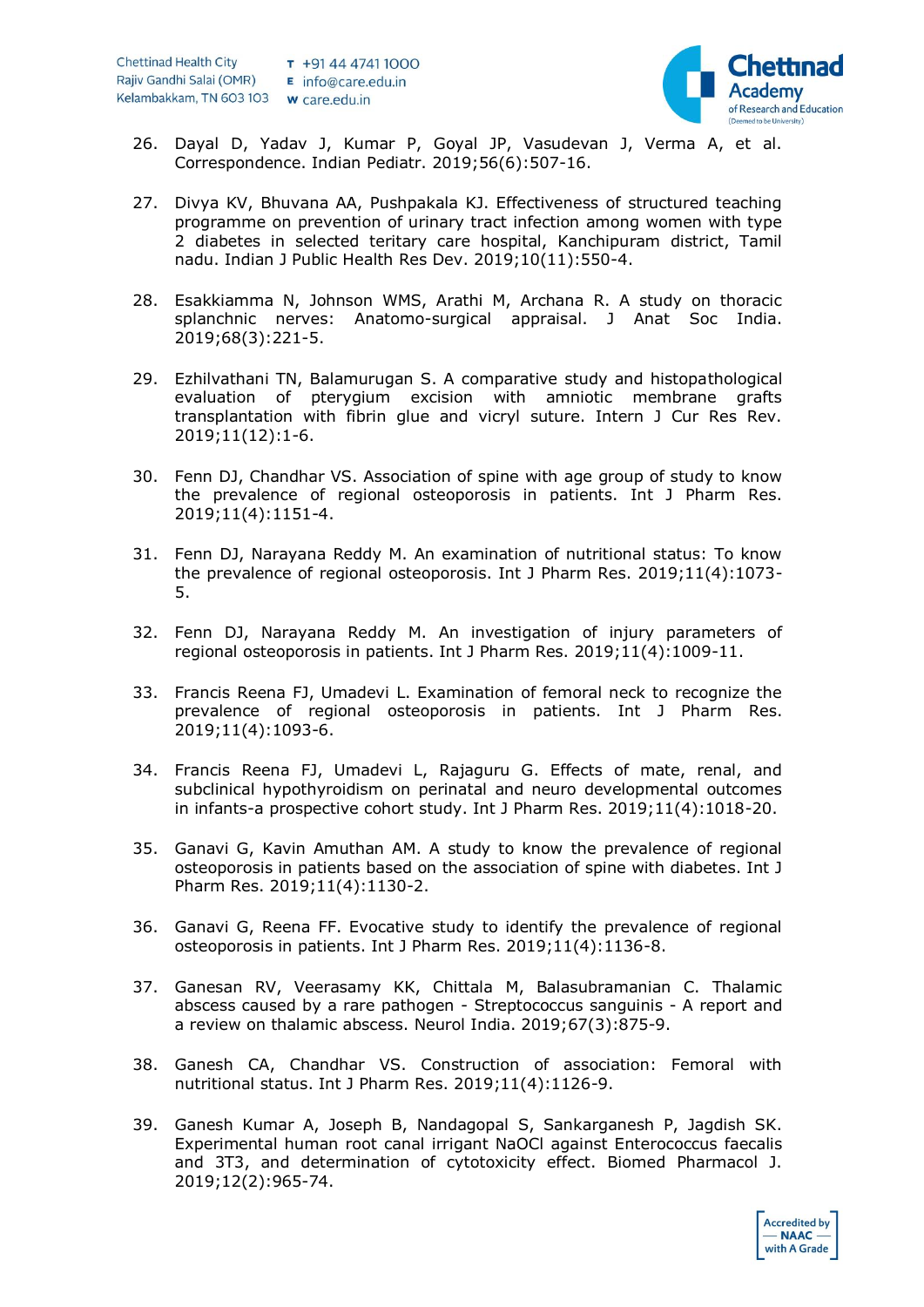

- 40. Ghosh S, Girigoswami K, Girigoswami A. Membrane-encapsulated camouflaged nanomedicines in drug delivery. Nanomedicine. 2019;14(15):2067-82.
- 41. Girigoswami A, Ramalakshmi M, Akhtar N, Metkar SK, Girigoswami K. ZnO Nanoflower petals mediated amyloid degradation - An in vitro electrokinetic potential approach. Mater Sci Eng C. 2019;101:169-78.
- 42. Gnanakkumaar P, Murugesan R, Ahmed SSSJ. Gene Regulatory Networks in Peripheral Mononuclear Cells Reveals Critical Regulatory Modules and Regulators of Multiple Sclerosis. Sci Rep. 2019;9(1).
- 43. Gopinath M, Nandy SK, Jothimani G, Malayaperumal S, Mishra BK, Di Liddo R, et al. Role of heparin sodium salt in the modulation of human umbilical cord-derived mesenchymal stem cell differentiation. Appl Biotechnol Report. 2019;6(4):165-71.
- 44. Gupta S, Taneja N, Chellaiyan VG, Liaqathali F. Comparison of health status among married and unmarried girls of late adolescent age in an urban slum of Delhi. Ind J Community Health. 2019;31(2):185-92.
- 45. Haribabu V, Sharmiladevi P, Akhtar N, Farook AS, Girigoswami K, Girigoswami A. Label free ultrasmall fluoromagnetic ferrite-clusters for targeted cancer imaging and drug delivery. Curr Drug Deliv. 2019;16(3):233-41.
- 46. Indra B, Vinitha Ravi R, Udhaya Kumar G, Thivya N. A study to assess the knowledge on factors influencing childhood obesity among school children in selected school, Kanchipuram district, Tamilnadu. Med-Leg Update. 2019;19(2):70-2.
- 47. Jeen Robert RB, Hikku GS, Jeyasubramanian K, Jacobjose J, Malkiya Rasalin Prince R. ZnO nanoparticles impregnated polymer composite as superhydrophobic anti-corrosive coating for Aluminium-6061 alloy. Mater Res Express. 2019;6(7).
- 48. Jeevanandan G, Ganesh S, Arthilakshmi A. Kedo file system for root canal preparation in primary teeth. Indian J Dent Res. 2019;30(4):622-4.
- 49. Jeyasubramanian K, Muthuselvi M, Hikku GS, Muthusankar E. Improving electrochemical performance of reduced graphene oxide by counteracting its aggregation through intercalation of nanoparticles. J Colloid Interface Sci. 2019;549:22-32.
- 50. Jeyasubramanian K, William RV, Thiruramanathan P, Hikku GS, Vimal Kumar M, Ashima B, et al. Dielectric and magnetic properties of nanoporous nickel doped zinc oxide for spintronic applications. J Magn Magn Mater. 2019;485:27-35.
- 51. Kalaivanan C, Subbarayan D, Kanna N, Nayar S. Capillary hemangioma: A concurrent presentation in ovary and fallopian tube. J Mid-Life Health. 2019;10(2):93-5.

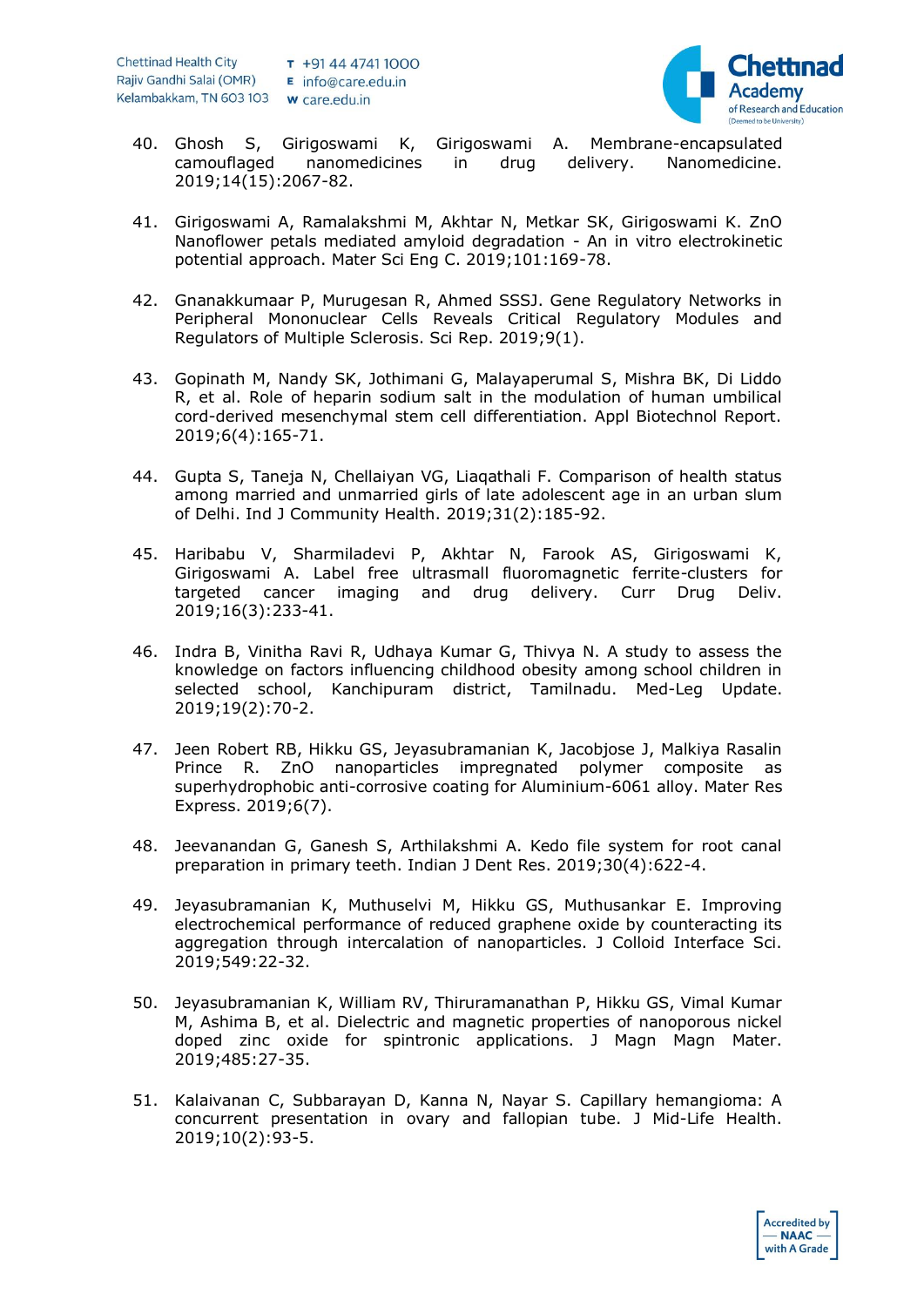

- 52. Kaliamoorthy S, Sathishmuthukumar R, Chidambaram K, Srinivasan P, Nagarajan M, Selvakumar R, et al. Assessment of oral mucosal integrity status in patients with recurrent aphthous stomatitis. J Pharm Bioallied Sci. 2019;11(6):S274-S7.
- 53. Karthik R, Manigandan V, Ebenezar KK, Kavitha M, Saravanan R. Structural characterization, teratogenicity and in vitro avian antimicrobial activity of posterior salivary gland (PSG) toxin from cuttlefish, Sepia prashadi. Int J Biol Macromol. 2019;124:1145-55.
- 54. Kavin Amuthan AM, Narayana Reddy M. Bone mineral density at different sites to know the prevalence of regional osteoporosis in patients. Int J Pharm Res. 2019;11(4):1148-50.
- 55. Kavin Amuthan AM, Narayana Reddy M. Functional outcome with usage of internal fixation in intra-articular distal radius fractures. Int J Pharm Res. 2019;11(4):995-8.
- 56. Kavin Amuthan AM, Raja Purushothaman J. Connection of femoral neck with gender of study to distinguish the prevalence of regional osteoporosis in patients. Int J Pharm Res. 2019;11(4):1111-3.
- 57. Kiruba D, Srinivasan S. Evaluate the efficacy of autologous serum therapy (AST) in patients with chronic idiopathic urticaria. Int J Pharm Res. 2019;11:197-207.
- 58. Kishore KVR, Narayana Reddy M. Clinical accuracy of mcmurray test and thessaly test in meniscal injuries and their correlation with MRI. Int J Pharm Res. 2019;11(4):1006-9.
- 59. Kumar HRV, Elancheran M, Dhamotharan SR, Indrani JC. Novel PALB2 deleterious mutations in breast cancer patients from South Indian population. Gene Rep. 2019;17.
- 60. Kumar JA, Balaji T, Swathi Priyadarshini C, Subramanian M, Sundaramurthi I. Non concurrent multimodal stress decreases sperm quality and motor activity in male wistar albino rats. Biomed Pharmacol J. 2019;12(3):1505- 17.
- 61. Lakshmi A, Vishnurekha C, Baghkomeh PN. Effect of theobromine in antimicrobial activity: An in vitro study. Dent Res J. 2019;16(2):76-80.
- 62. Lingeswaran, Murali R. An approach of nutritional deficiency disorder among pregnant women. Int J Pharm Res. 2019;11:25-33.
- 63. Lingeswaran W, Murali R. A study on risk factors of anaemia among pregnant women. Int J Pharm Res. 2019;11:18-24.
- 64. Lite C, Ahmed SSSJ, Santosh W, Seetharaman B. Prenatal exposure to bisphenol-A altered miRNA-224 and protein expression of aromatase in ovarian granulosa cells concomitant with elevated serum estradiol levels in F1 adult offspring. J Biochem Mol Toxicol. 2019;33(6).

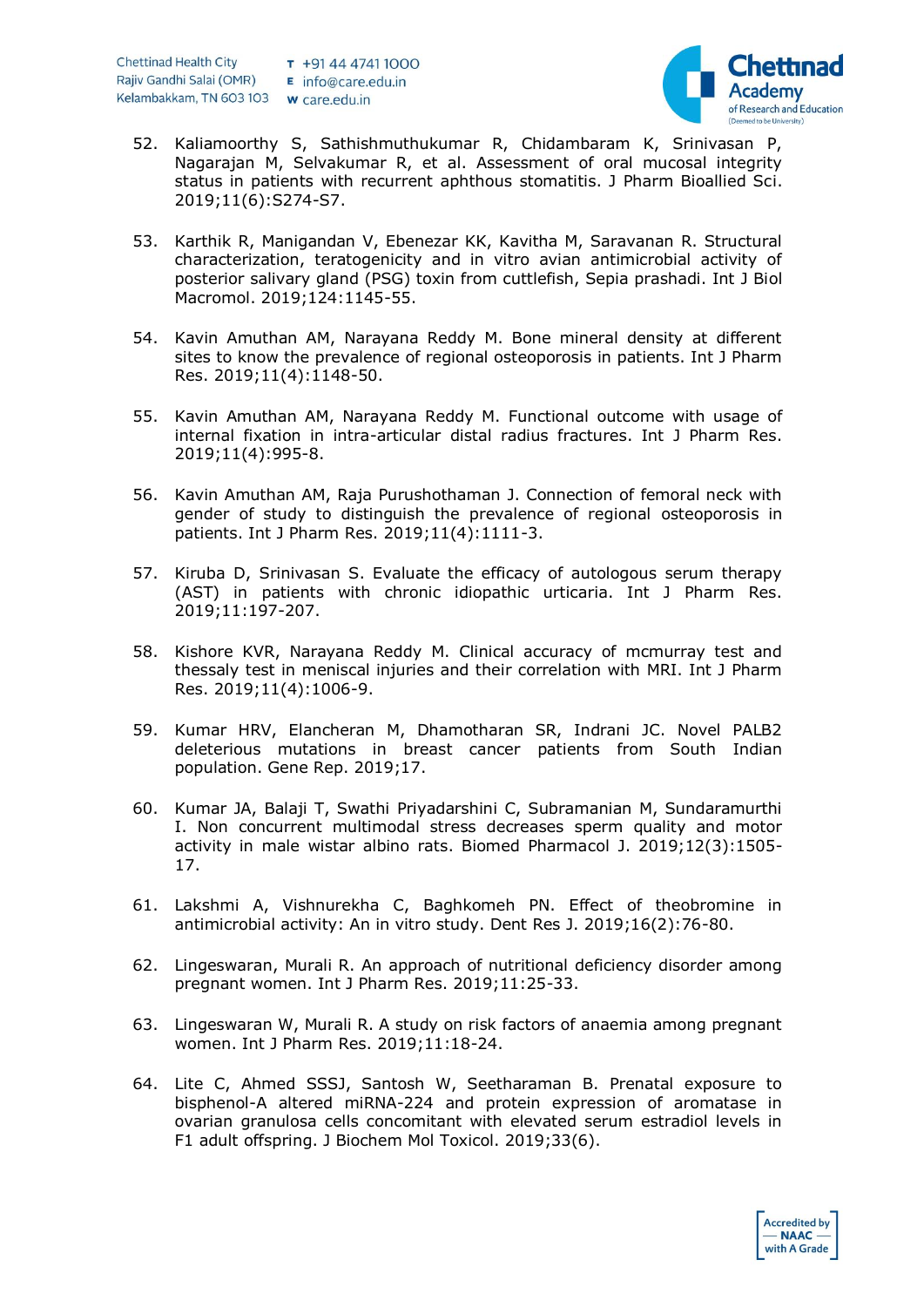

- 65. Loganathan S, Murali R. A modern approach on self care practices among type 2 diabetic patients. Int J Pharm Res. 2019;11:162-9.
- 66. Loganathan S, Murali R. The determinants of self care practices by using dsme to facilitate the patients in Kanchipuram district. Int J Pharm Res. 2019;11:34-8.
- 67. Maanasa TJ, Srinivasan B, Ruthran V, Joseph J, Sabari Sridhar OT, Kumar KS, et al. Prevalence, patterns and predictors of aggression among psychiatric inpatients in a general hospital setting. Int J Pharm Res. 2019;11:270-9.
- 68. Maanasa TJ, Srinivasan B, Vidyendranruthran, Joseph J, Sabari Sridhar OT, Kumar KS, et al. An assessment study of the attitude of caregiver and ward staff on aggression in hospital. Int J Pharm Res. 2019;11:280-6.
- 69. Maanasa TJ, Srinivasan S. A study of the ultrasonographic cross sectional area [CSA] and fascicular changes of ulnar nerve in patients newly diagnosed with hansen's disease. Int J Pharm Res. 2019;11:238-45.
- 70. Madhubala V, Kalaivani T, Kirubha A, Prakash JS, Manigandan V, Dara HK. Study of structural and magnetic properties of hydro/solvothermally synthesized α-Fe2O3 nanoparticles and its toxicity assessment in zebrafish embryos. Appl Surf Sci. 2019;494:391-400.
- 71. Madhumitha M, Srinivasan S. A study of efficacy of autologous platelet rich plasma in the treatment of chronic diabetic foot ulcers. Int J Pharm Res. 2019;11:190-6.
- 72. Madhumitha M, Srinivasan S. An observation for any side effects of PRP in patients with chronic diabetic foot ulcers. Int J Pharm Res. 2019;11:208-15.
- 73. Mallika SV, Murali R. An evaluation of epidemiological factors relating to overweight, obesity in urban Chennai. Int J Pharm Res. 2019;11:39-43.
- 74. Mallika SV, Murali R. Impact of an external and internal factors of overweight and obesity in urban. Int J Pharm Res. 2019;11:49-56.
- 75. Mallika SV, Murali R. A study on the pattern of body image perception among adolescents in urban chennai. Int J Pharm Res. 2019;11:44-8.
- 76. Manchery N, John J, Nagappan N, Subbiah GK, Premnath P. Remineralization potential of dentifrice containing nanohydroxyapatite on artificial carious lesions of enamel: A comparative in vitro study. Dent Res J. 2019;16(5):310-7.
- 77. Manigandan V, Nataraj J, Karthik R, Manivasagam T, Saravanan R, Thenmozhi AJ, et al. Low Molecular Weight Sulfated Chitosan: Neuroprotective Effect on Rotenone-Induced In Vitro Parkinson's Disease. Neurotoxic Res. 2019;35(3):505-15.
- 78. Manjumeena D, Maria Annita Tellcott S. Comparisions of the severity of psoriasis with metabolic comorbidities in kanchipuram district. Int J Pharm Res. 2019;11:233-1.

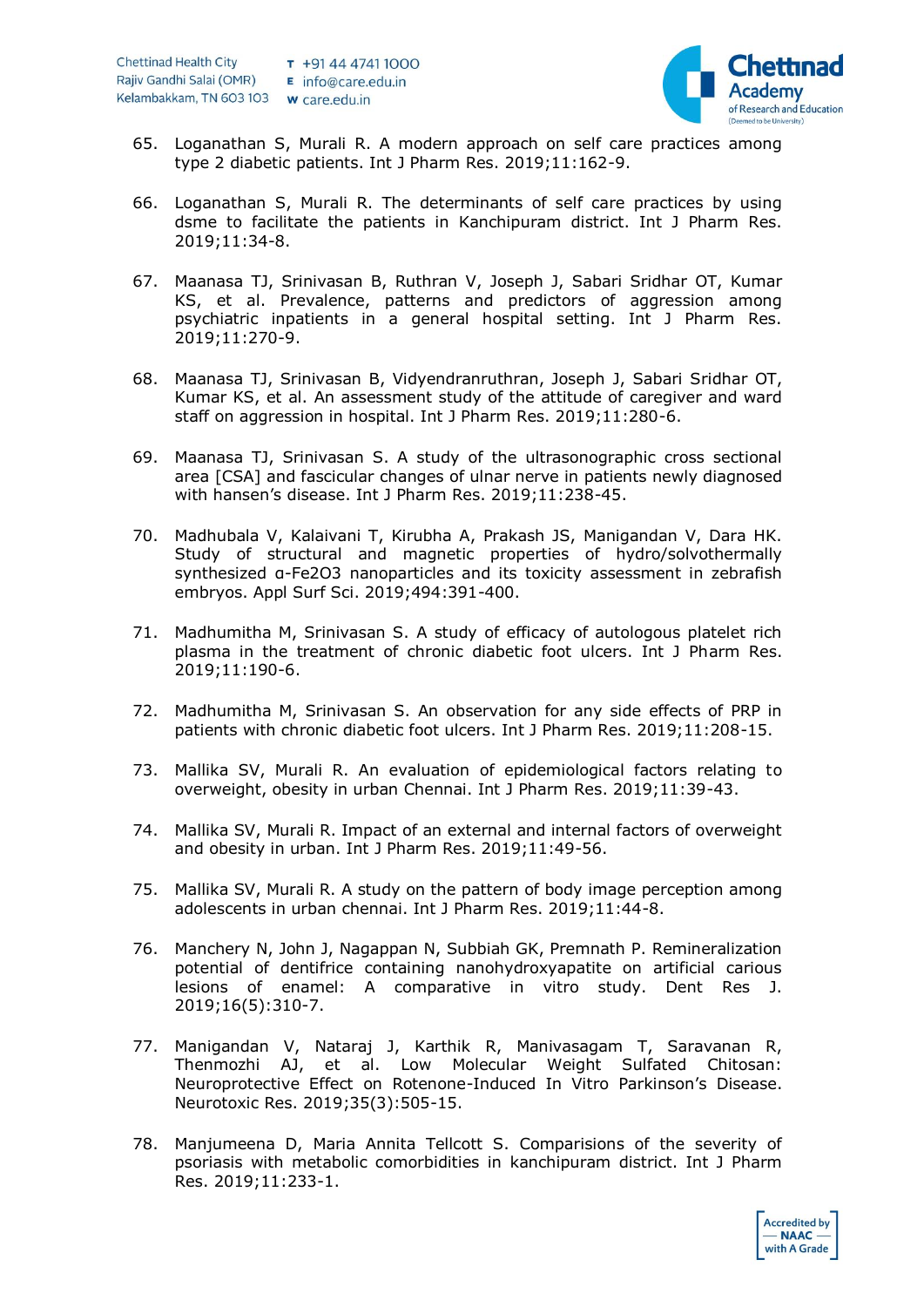

- 79. Manjumeena D, Srinivasan S. A clinical study of psoriasis and its association with metabolic comorbidities. Int J Pharm Res. 2019;11:216-22.
- 80. Manoharan A, Chellaiyan V, Madhusudan M. Effect of educational intervention on the knowledge of rabies among medical school students of Chennai. J Edu Health Promotion. 2019;8(1).
- 81. Maria Annita Tellcott S, Sriniavasan B, Ruthran V, Joseph J, Sabari Sridhar OT, Kailash Suresh K, et al. The pattern of cognitive impairment in patients with alcohol dependence syndrome. Int J Pharm Res. 2019;11:287-92.
- 82. Maria Annitatellcott S, Srinivasan B, Vidyendran R, Jessie J, Sabari Sridhar OT, Kailash Suresh K, et al. A study for influencing of several factors in alcohol dependence patients. Int J Pharm Res. 2019;11:293-8.
- 83. Metkar SK, Ghosh S, Girigoswami A, Girigoswami K. The potential of serratiopetidase and lumbrokinase for the degradation of prion peptide 106- 126-an in vitro and in silico perspective. CNS Neurol Disord Drug Targets. 2019;18(9):723-31.
- 84. Metkar SK, Girigoswami K. Diagnostic biosensors in medicine A review. Biocatal Agric Biotechnol. 2019;17:271-83.
- 85. Meyyappan A, Jagdish E, Jeevitha J. Bone cements in depressed frontal bone fractures. Ann Maxillofac Surg. 2019;9(2):407-10.
- 86. Mohan PA, Murali R. An efficient approach of the morbidity pattern of elderly population based on bmi. Int J Pharm Res. 2019;11(4):779-81.
- 87. Mohan R, Venkatanarasu B, Rao B, Eswara K, Martha S, Hemasundar H. Assessment of oral health status and dental treatment needs among 12-and 15-year-old school-going children of fisherman community residing at east coast road, Chennai: A cross-sectional study. J Pharm Bioallied Sci. 2019;11(6):S385-S92.
- 88. Mohapatra BBB, Shobha S, Uke SP, Vanitha K. A descriptive study to assess knowledge and attitude towards caesarean section among antenatal mothers in a selected tertiary care hospital at Kelambakkam, Kanchipuram district, Tamil Nadu, India. Indian J Public Health Res Dev. 2019;10(12):547-50.
- 89. Muralidhar V, Raghav P, Das P, Goel A. A case from India of pleural malignant mesothelioma probably due to domestic and environmental asbestos exposure: A posthumous report. BMJ Case Rep. 2019;12(3).
- 90. Murugesan M, Doshi K, Subbiah SP. Transfusion practice in obstetrics Indian scenario. Asian J Transfus Sci. 2019;13(2):151-2.
- 91. Nagappan N, Champakesan B, Tirupati N, D'Cruz T, Ramasubramanian P, Premnath P. Antimicrobial efficacy of two mouthrinses against Candida albicans: An in vitro study. J Pharm Bioallied Sci. 2019;11(6):S293-S6.

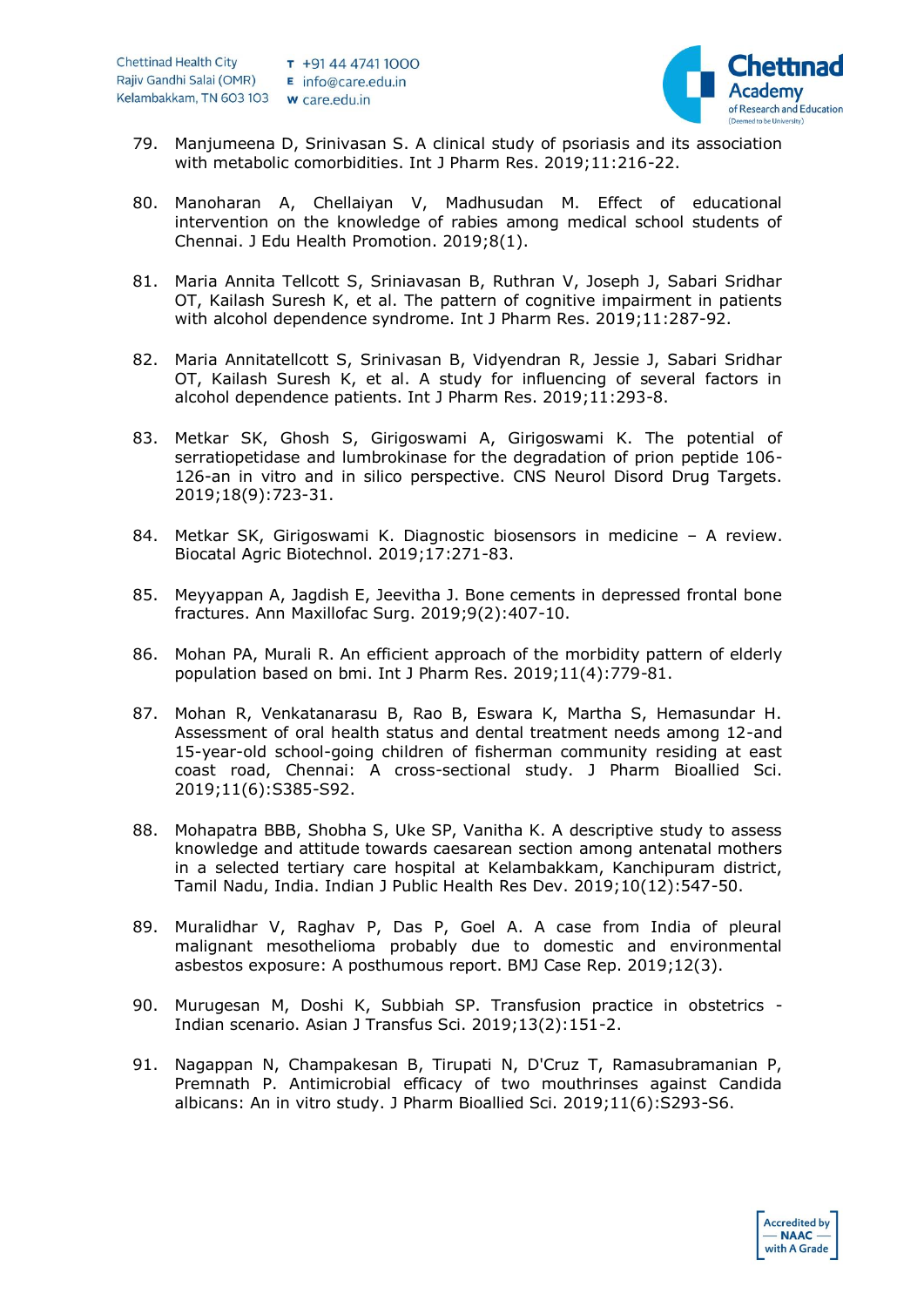

- 92. Nagappan N, Madhanmohan R, Gopinathan N, Stephen S, Pillai D, Tirupati N. Oral health-related quality of life and dental caries status in children with orofacial cleft: An Indian outlook. J Pharm Bioallied Sci. 2019;11(6):S169- S74.
- 93. Nagappan N, Tirupati N, Gopinath N, Selvam D, Subramani G, Subbiah G. Oral health status of sports university students in Chennai. J Pharm Bioallied Sci. 2019;11(6):S180-S3.
- 94. Narayana Reddy M, Vetri Kumar MK. Relationship of femoral bone density with gender of study to be acquainted with the prevalence of regional osteoporosis in patients. Int J Pharm Res. 2019;11(4):1114-6.
- 95. Narayana Reddy M, Vetri Kumar MK. Comparison of proportion of osteoporosis based on between spine and femur t-scores to know the prevalence of regional osteoporosis in patients. Int J Pharm Res. 2019;11(4):1139-41.
- 96. Nawaz Ahmed SK, Sreenivasan M. Determination of sex using various parameters of hyoid bone. Indian J Forensic Med Toxicol. 2019;13(4):259- 63.
- 97. Nawaz Ahmed SK, Sreenivasan M. Study of cephalic index among the tamil population. Med-Leg Update. 2019;19(2):264-7.
- 98. Nayak P, Sharma SB, Chowdary NVS. Alpha-Tocopherol Supplementation Restricts Aluminium- and Ethanol-Induced Oxidative Damage in Rat Brain but Fails to Protect Against Neurobehavioral Damage. J Dietary Suppl. 2019;16(3):257-68.
- 99. Palaniraj S, Murugesan R, Narayan S. Chlorogenic acid- loaded calcium phosphate chitosan nanogel as biofilm degradative materials. Int J Biochem Cell Biol. 2019;114.
- 100. Pathak S, Hari SK, Thandavan SP, Sato Y, Tsepkolenko V, Taki M, et al. Environmental and dietary metabolic stress in workers: Novel avenues in oral heavy metal chelation and fatty liver aids. Occupational Stress: Risk Factors, Prevention and Management Strategies: Nova Science Publishers, Inc.; 2019. p. 135-58.
- 101. Prabhu J, Jayakumari S, Prabhu K, Kumar JA, Subramanian M, Kavimani. Saraswatarishta reverses neuronal injury in brain tissues of scopolamineinduced rat model. J Anat Soc India. 2019;68(4):269-73.
- 102. Prakash J, Venkatesan M, Sebastian Prakash J J, Bharath G, Anwer S, Veluswamy P, et al. Investigations on the in-vivo toxicity analysis of reduced graphene oxide/TiO 2 nanocomposite in zebrafish embryo and larvae (Danio rerio). Appl Surf Sci. 2019;481:1360-9.
- 103. Preethi K, Srinivasan B. A study of ultrasound guided examination of peripheral nerves with electrophysiologic correlation in leprosy. Int J Pharm Res. 2019;11:232-7.

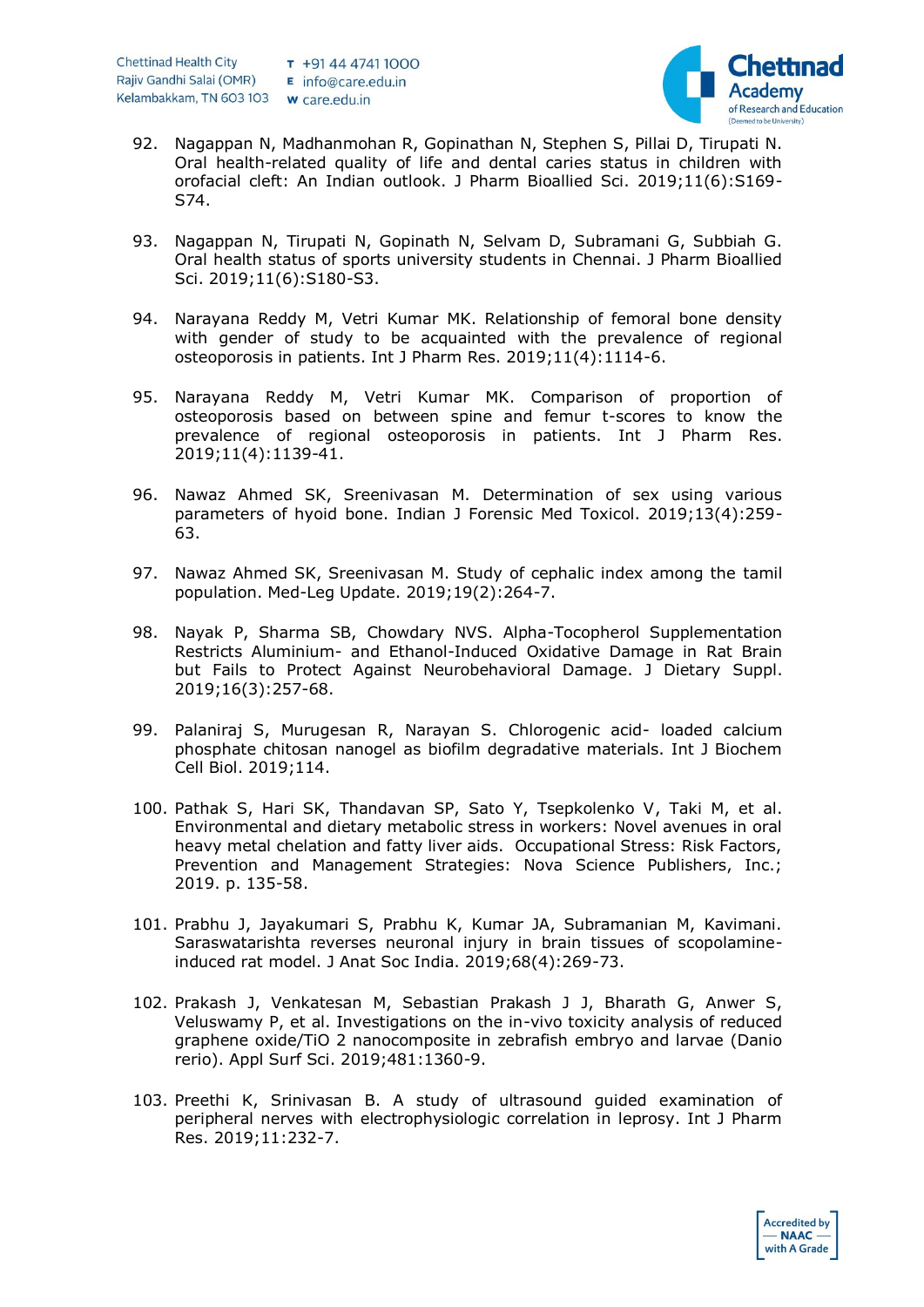

- 104. Princy AS, Rajeswari M. Assessment of patient satisfaction by physician assistants in super specialty hospital. Int J Eng Adv Technol. 2019;8(6):2211-4.
- 105. Princy AS, Rajeswari M. Assessing competency of community healthcare workers. Int J Innov Technol Explor Eng. 2019;8(10):377-80.
- 106. Radha Bai Prabhu T, Pandiyan N, Sujatha N, Jawahar MS. Significance of isolating non-tuberculous mycobacterial organisms in infertile women with tubal disease: an observational study. BJOG Int J Obstet Gynaecol. 2019;126(S4):66-71.
- 107. Ragavendran C, Manigandan V, Kamaraj C, Balasubramani G, Prakash JS, Perumal P, et al. Larvicidal, histopathological, antibacterial activity of indigenous fungus Penicillium sp. Against Aedes aegypti L and Culex quinquefasciatus (Say) (Diptera: Culicidae) and Its Acetylcholinesterase Inhibition and Toxicity Assessment of Zebrafish (Danio rerio). Front Microbiol. 2019;10(MAR).
- 108. Raja Purushothaman J, Kishore KVR. Descriptive analysis of spine bone density in study to know the prevalence of regional osteoporosis in patients. Int J Pharm Res. 2019;11(4):1101-4.
- 109. Raja Purushothaman J, Narayana Reddy M. Clinico-radiological outcome of fracture middle 3rd clavicle treated non-operatively and with plate osteo synthesis-A comparative study. Int J Pharm Res. 2019;11(4):999-1003.
- 110. Rajaguru G, Arun Ganesh C. Relationship of femoral neck with age group of study to recognize the prevalence of osteoporosis in patients. Int J Pharm Res. 2019;11(4):1105-7.
- 111. Rajaguru G, Francis Reena FJ. Analysis of femur bone density in study to identify the prevalence of regional osteoporosis. Int J Pharm Res. 2019;11(4):1097-100.
- 112. Ramesh VG. Cerebrospinal fluid dynamics study in clinical practice. Neurol India. 2019;67(3):944-6.
- 113. Ramesh VG. Prognostication in traumatic brain injury. J Neurosurg. 2019;130(1):334.
- 114. Ravishankar K, Venkatesan M, Desingh RP, Mahalingam A, Sadhasivam B, Subramaniyam R, et al. Biocompatible hydrogels of chitosan-alkali lignin for potential wound healing applications. Mater Sci Eng C. 2019;102:447-57.
- 115. Rayar S, Sadasiva K, Singh P, Thomas P, Senthilkumar K, Jayasimharaj U. Effect of 2% chlorhexidine on resin bond strength and mode of failure using two different adhesives on dentin: An in vitro study. J Pharm Bioallied Sci. 2019;11(6):S325-S30.
- 116. Renuga R, Vaishnavi R, Saritha S, Vanitha K. A descriptive study to assess the knowledge on fertility and infertility among adolescent girls in a selected college at kanchipuram district Tamil Nadu, India. Indian J Public Health Res Dev. 2019;10(11):448-50.

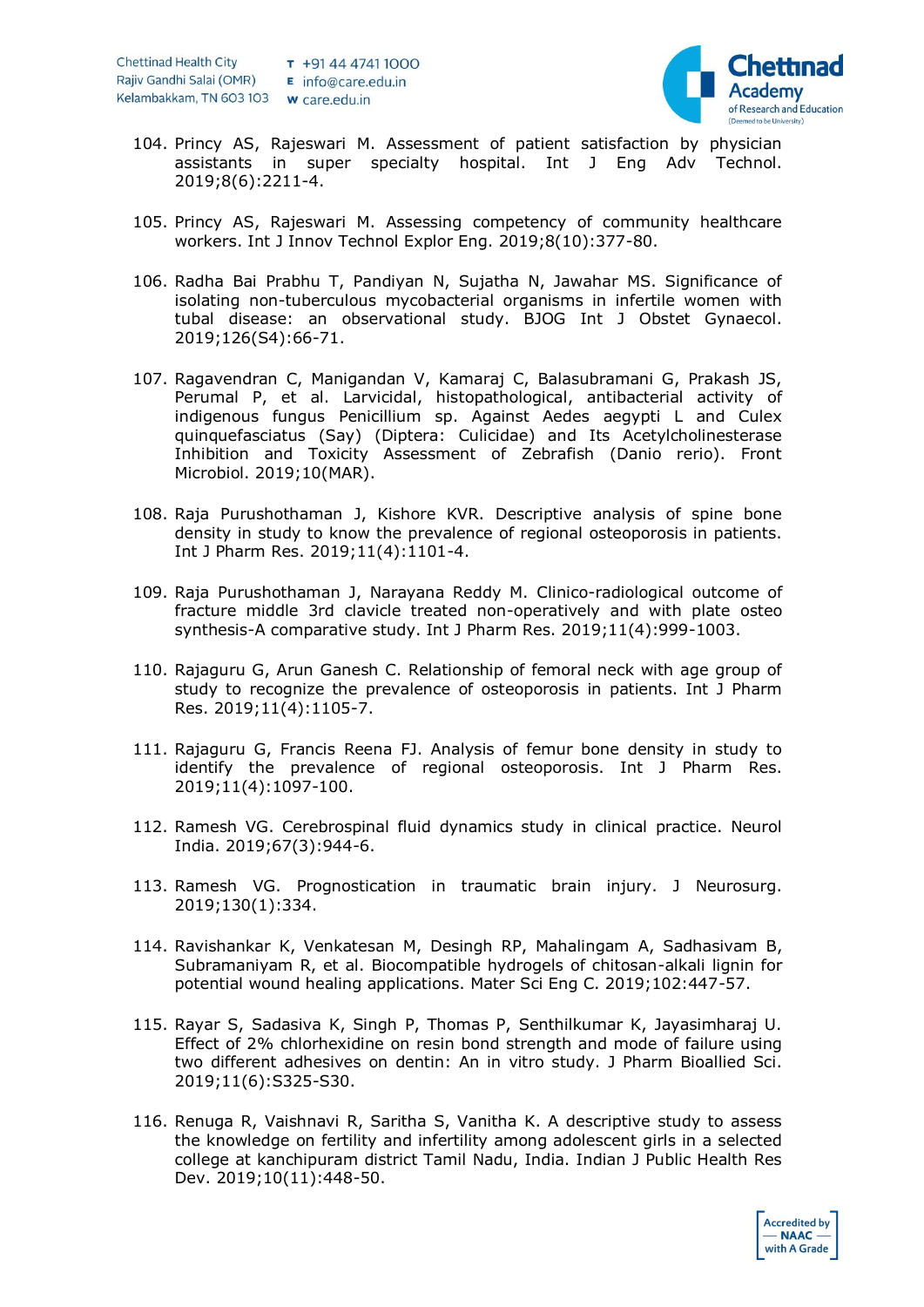

**Accredited by**  $- **NAAC**$ with A Grade

- 117. Riswana Jasmine M, Kulah S. Correlate the clinical response of drugs with the invitro antifungal susceptibility. Int J Pharm Res. 2019;11:265-9.
- 118. Riswana Jasmine M, Srinivasan S. A study of resistance to systemic antifungal drugs and its clinical correlation in dermatophytosis. Int J Pharm Res. 2019;11:246-52.
- 119. Ruthran V, Joseph J. An approach of resistance pattern of the four common antifungal drugs griseofulvin, terbinafine, itraconazole and fluconazole in patients having dermatophytosis. Int J Pharm Res. 2019;11:253-64.
- 120. Sadasiva K, Kumar K, Rayar S, Shamini S, Unnikrishnan M, Kandaswamy D. Evaluation of the efficacy of visual, tactile method, caries detector dye, and laser fluorescence in removal of dental caries and confirmation by culture and polymerase chain reaction: An in vivo study. J Pharm Bioallied Sci. 2019;11(6):S146-S50.
- 121. Sharmiladevi P, Akhtar N, Haribabu V, Girigoswami K, Chattopadhyay S, Girigoswami A. Excitation Wavelength Independent Carbon-Decorated Ferrite Nanodots for Multimodal Diagnosis and Stimuli Responsive Therapy. ACS Appl Bio Mater. 2019;2(4):1634-42.
- 122. Shekhar S, Sundaramanickam A, Saranya K, Meena M, Kumaresan S, Balasubramanian T. Production and characterization of biosurfactant by marine bacterium Pseudomonas stutzeri (SSASM1). Int J Environ Sci Technol. 2019;16(8):4697-706.
- 123. Shivasakthimani R, Ravivarman G. A hospital based cross sectional study: Distribution of compliance for completion of arv 4 dose among study participants. Int J Pharm Res. 2019;11:64-70.
- 124. Shivasakthimani R, Ravivarman G. A study on anti-rabies vaccine among dog bite victims in Chennai region. Int J Pharm Res. 2019;11:57-63.
- 125. Sreenivasan M, Ahmed SKN. Osteometric gender determination from head diameters in adult femur. Indian J Forensic Med Toxicol. 2019;13(3):169-73.
- 126. Sreenivasan M, Ahmed SKN. Estimation of stature from ulnar length in living adult females of tamil population. Indian J Forensic Med Toxicol. 2019;13(3):174-9.
- 127. Sreenivasan M, Nawaz Ahmed SK. A model for stature prediction from percutaneous ulnar length in adult males of tamil population. Med-Leg Update. 2019;19(2):268-72.
- 128. Srinivas KSN, Murali R. A hospital based cross sectional study:Distribution of study ladies according to usage of family planning methods and previous history of hypertension. Int J Pharm Res. 2019;11:75-80.
- 129. Srinivas KSN, Murali R. A hospital based cross sectional study: Influence of demographic factors for pregnant women in Chennai. Int J Pharm Res. 2019;11:81-8.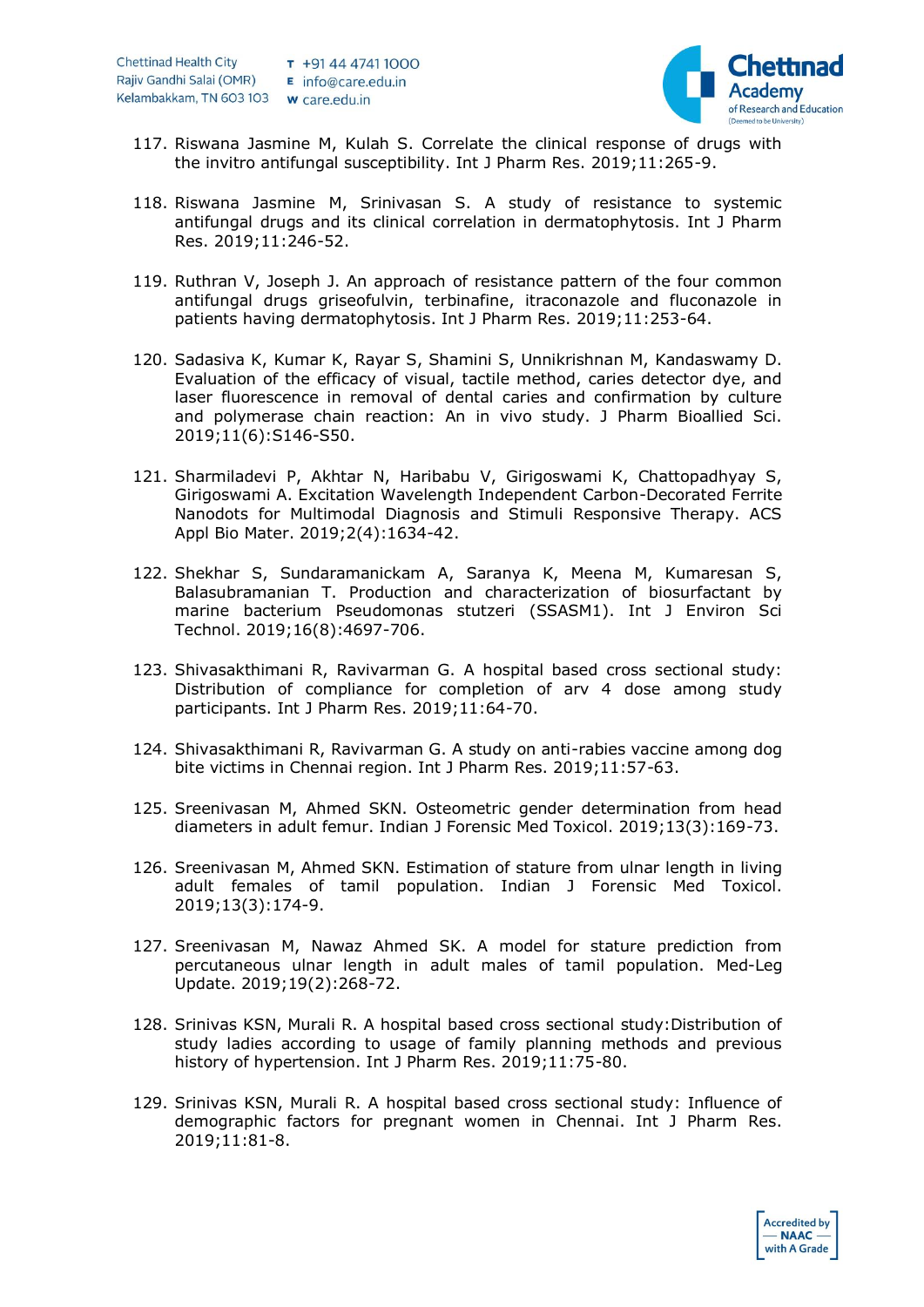

**Accredited by**  $- **NAAC**$ with A Grade

- 130. Srinivas KSN, Murali R. Risk factors associated with pih: Adjusted odds ratios by multiple logistic regression analysis. Int J Pharm Res. 2019;11:89-95.
- 131. Srinivas KSN, Murali R. A hospital based cross sectional study: Clinicoepidemiological factors for pregnancy induced hypertension among antenatal mothers. Int J Pharm Res. 2019;11:71-4.
- 132. Srinivasagopalane B, Andrew Rajarathinam S, Balasubramaiyan T. Clinical pertinence of neutrophil-to- lymphocyte ratio among hypertensives with different grades and duration of hypertension–an insight. Clin Exp Hypertens. 2019;41(4):394-9.
- 133. Srinivasan M, Venkatesan M, Arumugam V, Natesan G, Saravanan N, Murugesan S, et al. Green synthesis and characterization of titanium dioxide nanoparticles (TiO 2 NPs) using Sesbania grandiflora and evaluation of toxicity in zebrafish embryos. Process Biochem. 2019;80:197-202.
- 134. Subbarayan D, Bhattacharya J, Rani P, Khuraijam B, Jain S. Use of panel of markers in serous effusion to distinguish reactive mesothelial cells from adenocarcinoma. J Cytol. 2019;36(1):28-31.
- 135. Subbarayan D, Devaraji A, Senthilnayagam B, Ramanujam S, Nandagopalradha R. Anastomosing hemangioma of the ovary clinically masquerading as epithelial malignancy: A rare case report. J Mid-Life Health. 2019;10(1):48-50.
- 136. Subramaniam VD, Prasad SV, Banerjee A, Gopinath M, Murugesan R, Marotta F, et al. Health hazards of nanoparticles: understanding the toxicity mechanism of nanosized ZnO in cosmetic products. Drug Chem Toxicol. 2019;42(1):84-93.
- 137. Subramaniam VD, Ramachndran M, Marotta F, Banerjee A, Sun XF, Pathak S. Comparative study on anti-proliferative potentials of zinc oxide and aluminium oxide nanoparticles in colon cancer cells. Acta Biomed. 2019;90(2):241-7.
- 138. Subramanian M, Thotakura B, Chandra Sekaran SP, Jyothi AK, Sundaramurthi I. Naringin ameliorates streptozotocin-induced diabetes through forkhead box m1-mediated beta cell proliferation. Cells Tissues Organs. 2019;206(4-5):242-53.
- 139. Subramanian M, Thotakura B, Sekaran SPC, Jyothi AK, Sundaramurthi I. Naringin (4′,5,7-Trihydroxyflavanone 7-Rhamnoglucoside) Attenuates β-Cell Dysfunction in Diabetic Rats through Upregulation of PDX-1. Cells Tissues Organs. 2019;206(3):133-43.
- 140. Subramanian SK, Periyakaruppiah A, Jeyaraj Y, Vaidyalingam T, Anbarasu P, Annamalai I. Relationship between dental archform and dermtoglyphics. J Pharm Bioallied Sci. 2019;11(6):S289-S92.
- 141. Sudharsan B, Ravivarman G. Impact of alcohol and smoking factors for urinary incontinence in urban. Int J Pharm Res. 2019;11:109-13.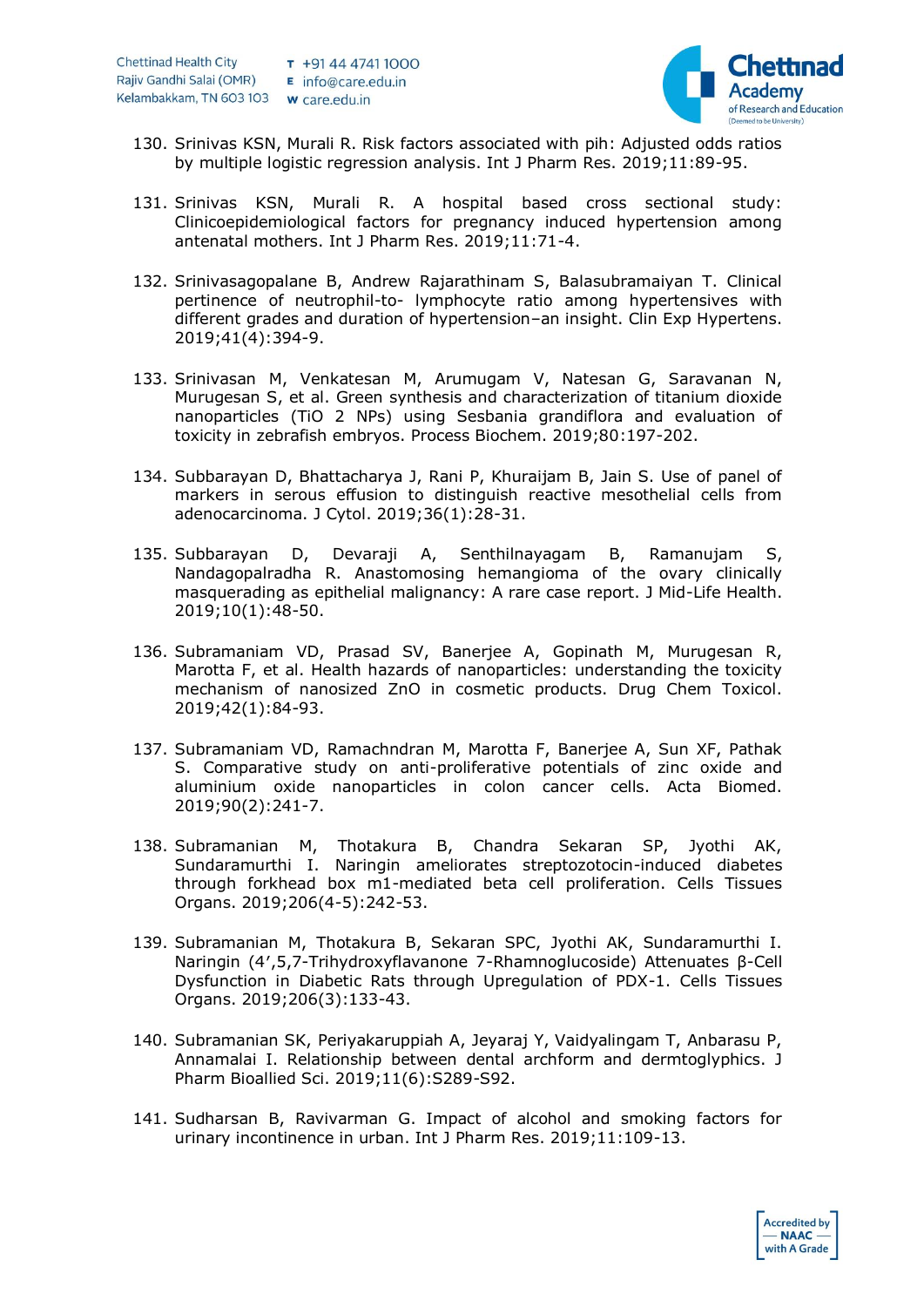

- 142. Sudharsan B, Ravivarman G. Measuring quality of life among elderly: Associations of several metrics. Int J Pharm Res. 2019;11:101-8.
- 143. Sudharsan B, Ravivarman G. Prevalence of urinary incontinence and its impact on quality of life among elderly in Kanchipuram district. Int J Pharm Res. 2019;11:96-100.
- 144. Suganthi S, Pragadeesh Raja V. Poisoning and its pattern among patients in a tertiary care center in Kancheepuram district, Tamil Nadu. J Edu Health Promotion. 2019;8(1).
- 145. Supreet B, Mathivanan S, Merchant M, Patil N. Squamous cell carcinoma of lower lip reconstructed with bilateral fan flap. Ann Maxillofac Surg. 2019;9(1):211-3.
- 146. Surya B, Ravivarman G. A study of the health care seeking behavior about the reproductive tract infection among the rural women in reproductive age group in Kancheepuram district, Tamil Nadu. Int J Pharm Res. 2019;11:127- 34.
- 147. Surya B, Ravivarman G. A community based cross sectional study on the prevalence of reproductive tract infections among rural women in Kancheepuram district, Tamil Nadu. Int J Pharm Res. 2019;11:114-9.
- 148. Surya B, Ravivarman G. A study of infections among rural women: Association of socio demographic factors with dyspareunia and abdominal pain. Int J Pharm Res. 2019;11:120-6.
- 149. Thendral V, Dharshni T, Ramalakshmi M, Girigoswami A, Girigoswami K. Cerium oxide nanocluster based nanobiosensor for ROS detection. Biocatal Agric Biotechnol. 2019;19.
- 150. Umadevi L, Francis Reena FJ. A study of association of femoral bone density with age group in patients. Int J Pharm Res. 2019;11(4):1108-10.
- 151. Unnikrishnan M, Mathai V, Sadasiva K, Santakumari R, Girish S, Shailajakumari A. The evaluation of dentin microhardness after use of 17% EDTA, 17% EGTA, 10% citric acid, MTAD used as chelating agents combined with 2.5% sodium hypochlorite after rotary instrumentation: An in vitro SEM study. J Pharm Bioallied Sci. 2019;11(6):S156-S63.
- 152. Uppili Venkat Ragavan M, Murali R. Prevalence and risk factors of osteoarthritis of knee joint among adult population in rural area of Kancheepuram district, Tamil Nadu. Int J Pharm Res. 2019;11:135-42.
- 153. Uppili Venkat Ragavan M, Murali R. Measurement the prevalence of osteoarthritis of knee joint in urban. Int J Pharm Res. 2019;11:143-52.
- 154. Varghese S, Gowtham Kumar S. Prevalence of micro albuminuria and diagnostic accuracy of urine dipstick for the screening of diabetic nephropathy in type 2 diabetes patients. Biocatal Agric Biotechnol. 2019;21.

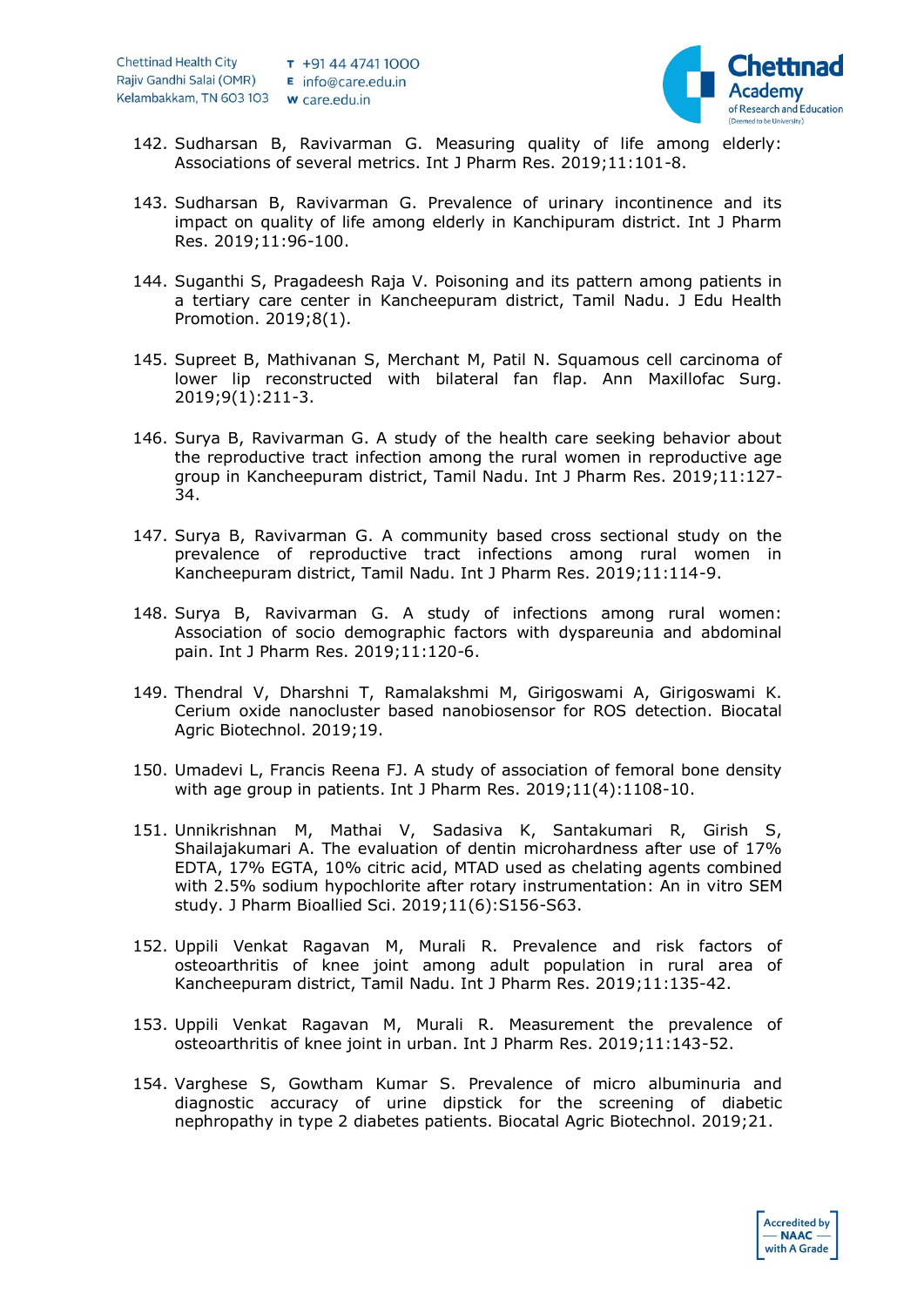

- 155. Varghese S, Kumar SG. Association between genetic variants of NOS3, TGFβ and susceptibility of diabetic nephropathy: A meta-analysis. Meta Gene. 2019;21.
- 156. Vasudevan J. Is Modified Centor Score Sensitive for Diagnosis of Streptococcal Pharyngitis in Indian Children?: Author's Reply. Indian Pediatr. 2019;56(6):508-9.
- 157. Vasudevan J, Mannu A, Ganavi G. McIsaac Modification of Centor Score in Diagnosis of Streptococcal Pharyngitis and Antibiotic Sensitivity Pattern of Beta-hemolytic Streptococci in Chennai, India. Indian Pediatr. 2019;56(1):49-52.
- 158. Vedakumari SW, Senthil R, Sekar S, Babu CS, Sastry TP. Enhancing anticancer activity of erlotinib by antibody conjugated nanofibrin - In vitro studies on lung adenocarcinoma cell lines. Mater Chem Phys. 2019;224:328- 33.
- 159. Venkatesan M, Arumugam V, Pugalendi R, Ramachandran K, Sengodan K, Vijayan SR, et al. Antioxidant, anticoagulant and mosquitocidal properties of water soluble polysaccharides (WSPs) from Indian seaweeds. Process Biochem. 2019;84:196-204.
- 160. Vennila R, Sundaram RSM, Selvaraj S, Srinivasan P, Pathak S, Rupert S, et al. Effect of human platelet lysate in differentiation of Wharton's jelly derived mesenchymal stem cells. Endocr Metab Immune Disord Drug Targets. 2019;19(8):1177-91.
- 161. Vetri Kumar MK, Ganavi G. A descriptive study for identifying the prevalence of regional osteoporosis in patients using association of femoral with religion. Int J Pharm Res. 2019;11(4):1142-4.
- 162. Vetri Kumar MK, Narayana Reddy M. Association of femoral neck with nutritional status of study to know the prevalence of regional osteoporosis in patients. Int J Pharm Res. 2019;11(4):1133-5.
- 163. Vetri Kumar MK, Narayana Reddy M. To know the prevalence of regional osteoporosis in patients: Relationship of femoral neck with diabetes. Int J Pharm Res. 2019;11(4):1121-5.
- 164. Vetri Kumar MK, Narayana Reddy M. A comparative study of functional outcome in patients with early osteoarthritis of knee treated with plateletrich plasma with conventional treatment. Int J Pharm Res. 2019;11(4):1012- 5.
- 165. Vishwanath R, Selvabai AP, Shanmugam P. Detection of bacterial pathogens in the hands of rural school children across different age groups and emphasizing the importance of hand wash. J Prev Med Hyg. 2019;60(2):E103-E8.
- 168. Joy Sebastian Prakash J, Rajamanickam K, Arunnath RM, editors. Measures of Diffusion Tensor Tractography of Regions Associated with Default Mode Network in Alzheimer's Disease. ICTMI 2017; 2019 2019//; Singapore: Springer Singapore.

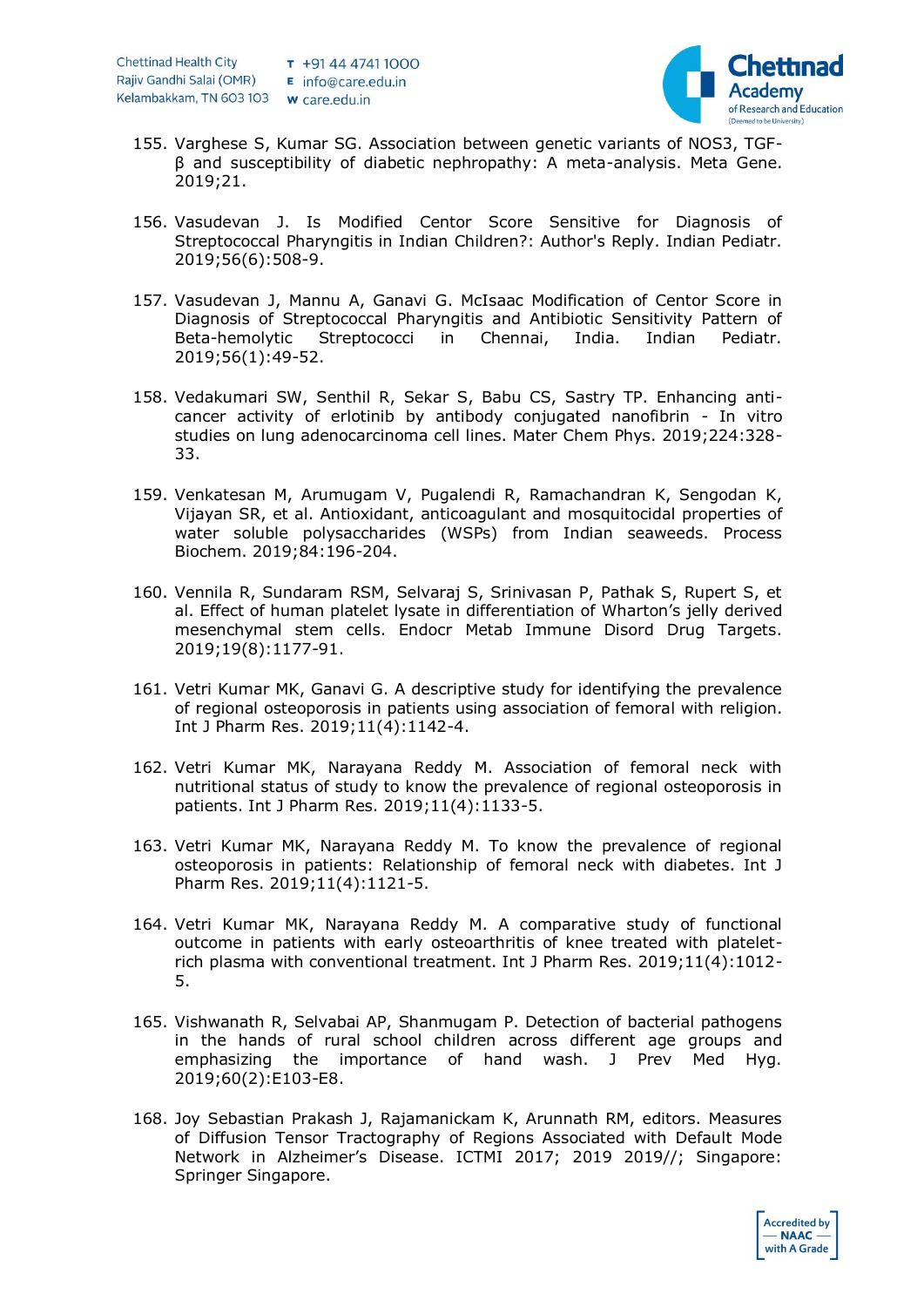

- 169. Joy Sebastian Prakash J, Rajamanickam K, editors. Synthesis, Characterization, and MRI Properties of Cysteamine-Stabilized Cadmium Zinc Selenide (Cd(Zn)Se) Quantum Dots for Cancer Imaging. ICTMI 2017; 2019 2019//; Singapore: Springer Singapore.
- 170. Surajit Pathak, Suhanya Veronica Prasad, Francesco Marotta, Woo-Sik Jeong, Ramachandran Murugesan and Antara BanerjeeGut Microbiome: The Role in Neurodevelopmentfrom: Microbiota: Current Research and Emerging Trends (Edited by: Takashi Matsumoto and Yoshio Yamaoka,). Caister Academic Press, U.K. (2019) Pages: 69-86.
- 171. Surajit Pathak, Suhanya Veronica Prasad, Sushmitha Sriramulu, Ganesan Jothimani, Ramachandran Murugesan, Francesco Marotta and Antara BanerjeeAn Insight into the Link between Oral Health and Neurological Diseases. from: Microbiota: Current Research and Emerging Trends (Edited by: Takashi Matsumoto and Yoshio Yamaoka,). Caister Academic Press, U.K. (2019) Pages: 87-98.
- 172. Fenn D.J., Reddy M.N.Analysis of socio-demographic parameters for prevalence of regional osteoporosis in patients2019Journal of International Pharmaceutical Research16740440
- 173. Aila L.A., Sudhakar K.S., Premnath G., Shankar C., Janti S.S.Optical coherence tomography analysis of Macula in patients ith clinical diabetic retinopathy2019Journal of International Pharmaceutical Research16740440
- 174. Prabakaran S., Thirunavukarasu P.Comparison of pre-OP and post-OP snot outcome in patients with Atopy underwent fess2019Journal of International Pharmaceutical Research16740440
- 175. Charanya C., Sudhakar K.S., Shankar C., Premnath G.Correlation of severity of diabetic retinopathy with reference to lipid profile, body mass index and glycemic control (HBA1C)2019Journal of International Pharmaceutical Research16740440
- 176. Bharranitharan A., Sakuntala S.R.A study on serum magnesium level and it's correlation with Microvascular complications in type 2 DM2019Journal of International Pharmaceutical Research16740440
- 177. Matheen A.M., Pandurangan R., Manoj V., Sudhakar K.S., Shankar C., Janti S.S.The study of variation in intra-ocular pressure after ND-YAG capsulotomy using non-contact tonometry and applanation tonometer2019Journal of International Pharmaceutical Research16740440
- 178. Namasivaya Navin R.B., Rajasekaran S.A study on prevalence of hearing impairment for audiological profile inhypothyroid patients2019Journal of International Pharmaceutical Research16740440
- 179. Munish N., Chellaiyan V.G., Ravivarman G.Pattern & factors influencing the occurrence of road traffic injuries - A hospital based cross-sectional study2019Journal of International Pharmaceutical Research16740440

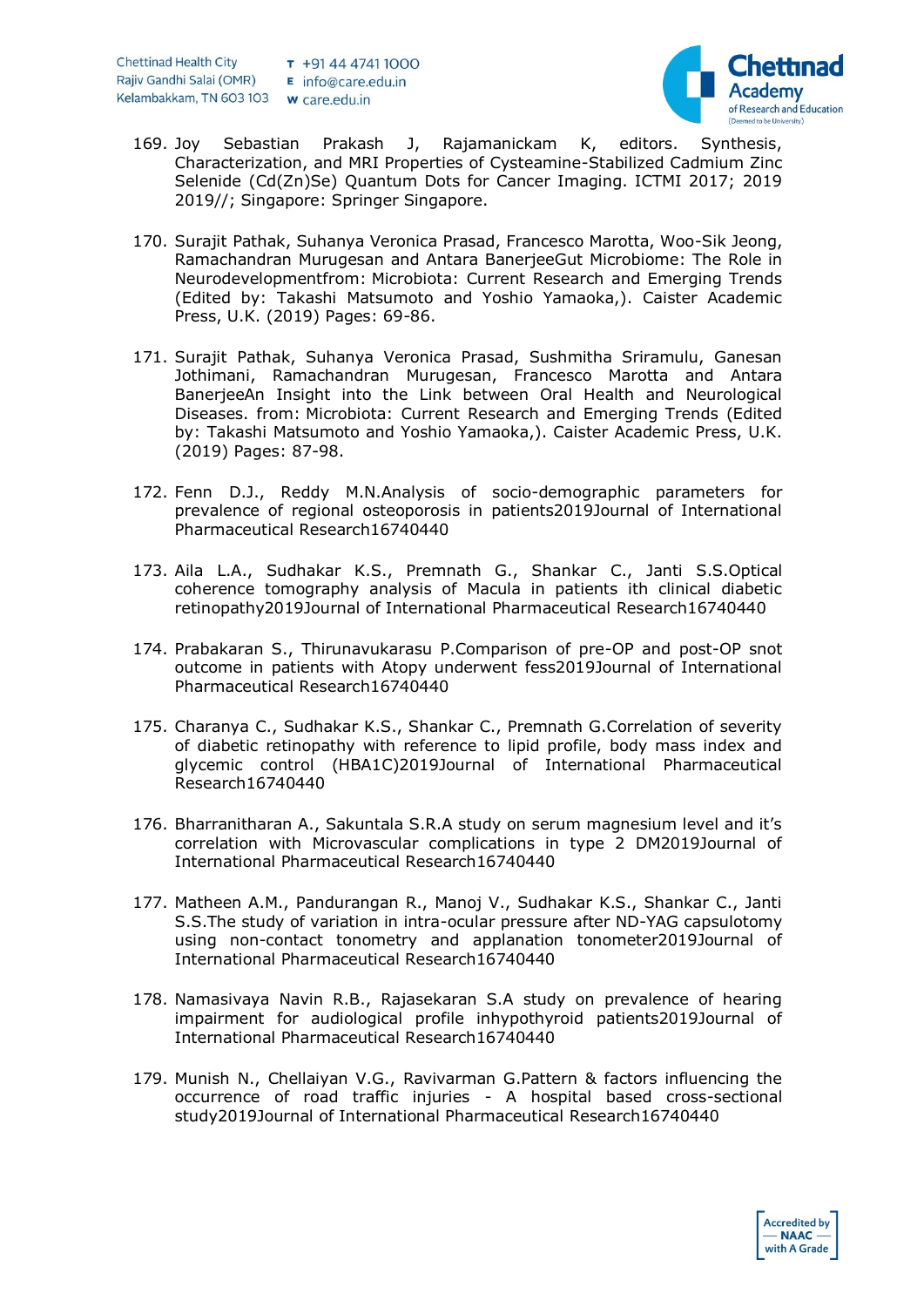

- 180. Namasivaya Navin R.B., Rajasekaran S.A study on audiometric assessment of hypothyroidism patients2019Journal of International Pharmaceutical Research16740440
- 181. Munish N., Chellaiyan V.G., Ravivarman G.An approach of measuring the amount of road traffic injuries by pattern2019Journal of International Pharmaceutical Research16740440
- 182. Munish N., Chellaiyan V.G., Ravivarman G.A study on road traffic injuries influenced by vehicular risk factors2019Journal of International Pharmaceutical Research16740440
- 183. Anisha Mohan P., Murali R., Ravivarman G.Classifications of elderly population based on hypertension2019Journal of International Pharmaceutical Research16740440
- 184. Mohan P.A., Murali R.An approach on elderly population quality life based on sources of income2019Journal of International Pharmaceutical Research16740440
- 185. Namasivaya Navin R.B., Rajasekaran S.A study on Audiological profile in hypothyroid patients2019Journal of International Pharmaceutical Research16740440
- 186. Anisha Mohan P., Murali R., Ravivarman G., Chellaiyan V.G.Classification of elderly population based on quality of life scores2019Journal of International Pharmaceutical Research16740440
- 187. Anisha Mohan P., Murali R., Ravivarman G.Study of morbidity pattern in rural area2019Journal of International Pharmaceutical Research16740440
- 188. Prabakaran S., Thirunavukarasu P.Prospective study of pre-operative CT scan, per operative findings and Sino nasal outcome in patients with chronic rhinosinusitis undergoing fess2019Journal of International Pharmaceutical Research16740440
- 189. Munish N., Chellaiyan V.G., Ravivarman G.Frequencies measure on road traffic injuries by an environmental risk factor2019Journal of International Pharmaceutical Research16740440
- 190. Anisha Mohan P., Murali R., Chellaiyan V.G.Morbidity pattern of elderly population based on self-reported complaints in a rural area of Tamil Nadu2019Journal of International Pharmaceutical Research16740440
- 191. Anisha Mohan P., Murali R.Case study on diabetes mellitus morbidity pattern of elderly population2019Journal of International Pharmaceutical Research16740440
- 192. Anisha Mohan P., Murali R.Distribution of socio-demographic variables among study participants for the morbidity pattern2019Journal of International Pharmaceutical Research16740440
- 193. Anisha Mohan P., Murali R.Morbidity pattern of elderly population based on osteoarthritis2019Journal of International Pharmaceutical Research16740440

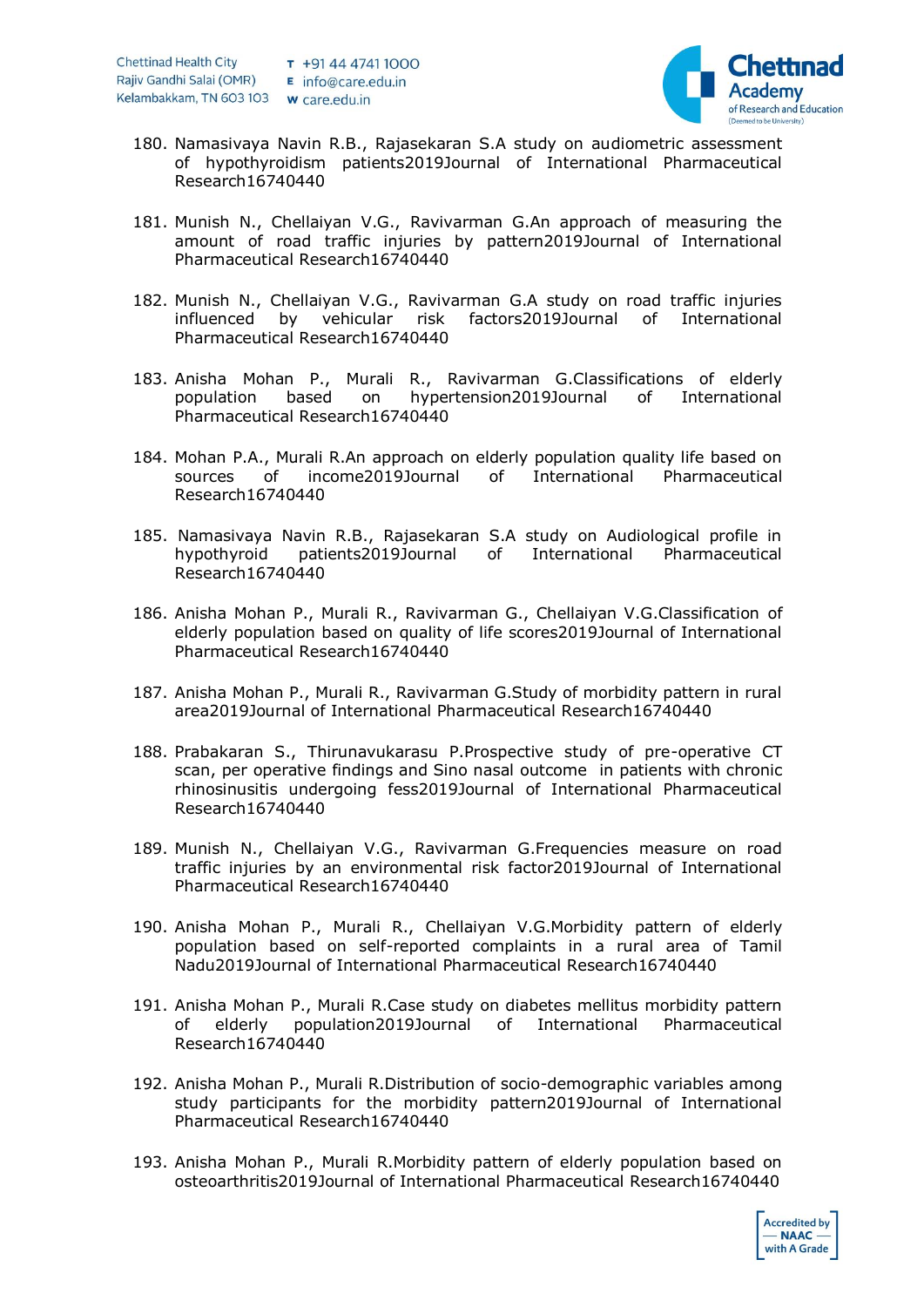

- 194. Anisha Mohan P., Murali R.Morbidity pattern of elderly population based on osteoarthritis2019Journal of International Pharmaceutical Research16740440
- 195. Anisha Mohan P., Murali R.Classifications of substance abuse for elderly population2019Journal of International Pharmaceutical Research16740440
- 196. Anisha Mohan P., Murali R., Ravivarman G.A novel approach on disease morbidity in a rural Area2019Journal of International Pharmaceutical Research16740440
- 197. Prabakaran S., Thirunavukarasu P.Comparison of pre-OP and post-OP snot outcome in patients with CRS2019Journal of International Pharmaceutical Research16740440
- 198. Munish N., Chellaiyan V.G., Ravivarman G.The occurrence of road traffic injuries influenced by human risk factors2019Journal of International Pharmaceutical Research16740440
- 199. Anisha Mohan P., Murali R.Study on morbidity profile and quality of life among elderly population2019Journal of International Pharmaceutical Research16740440
- 200. Nancy Victoria Effectiveness of structured teaching programme regarding weaning practices among primipara mothers: an outlook on thicalperspectives UNESCO Chair in Bioethics (Haifa) Redefining Bioethics in Health Science for the next generation BIOETHICON 2019 2207-7715
- 201. Ruksana Begam Prevention of carcinoma cervix among the reproductive age group women: ethical challenges and measures UNESCO Chair in Bioethics (Haifa) Redefining Bioethics in Health Science for the next generation BIOETHICON 2019 2207-7715
- 202. Kogila. P Ethical outlook in assimilating novel perspectives of complimentary feeding among mothers of infants UNESCO Chair in Bioethics (Haifa) Redefining Bioethics in Health Science for the next generation BIOETHICON 2019 2207-7715
- 203. Vanitha. K Cognizance of staff nurses on professional ethics a descriptive study UNESCO Chair in Bioethics (Haifa) Redefining Bioethics in Health Science for the next generation BIOETHICON 2019 2207-7715
- 204. Rogina J. S. Savarimuthu My Supervisor Keeper of Her Subordinates UNESCO Chair in Bioethics (Haifa) Redefining Bioethics in Health Science for the next generation BIOETHICON 2019 2207-7715
- 205. Veena M. Joseph Ethical sensitivity among nurse administrators in a selected tertiary care setting, Kanchipuram district, Tamil Nadu, India
- 206. UNESCO Chair in Bioethics (Haifa) Redefining Bioethics in Health Science for the next generation BIOETHICON 2019 2207-7715
- 207. J. Manjula Passive smoking exposure among adults population: a need of revision of anti-smoking law in India UNESCO Chair in Bioethics (Haifa) Redefining Bioethics in Health Science for the next generation BIOETHICON 2019 2207-7715
- 208. Ponnambily Chandy Occupational safety and hazards among quarry workers: need of revision of Occupational Safety and Health Legislation (OSHL) in India UNESCO Chair in Bioethics (Haifa) Redefining Bioethics in Health Science for the next generation BIOETHICON 2019 2207-7715
- 209. Subbulakshmi. S Ethical perspectives in incorporating insight on care of neonates among perinatal mothers UNESCO Chair in Bioethics (Haifa)

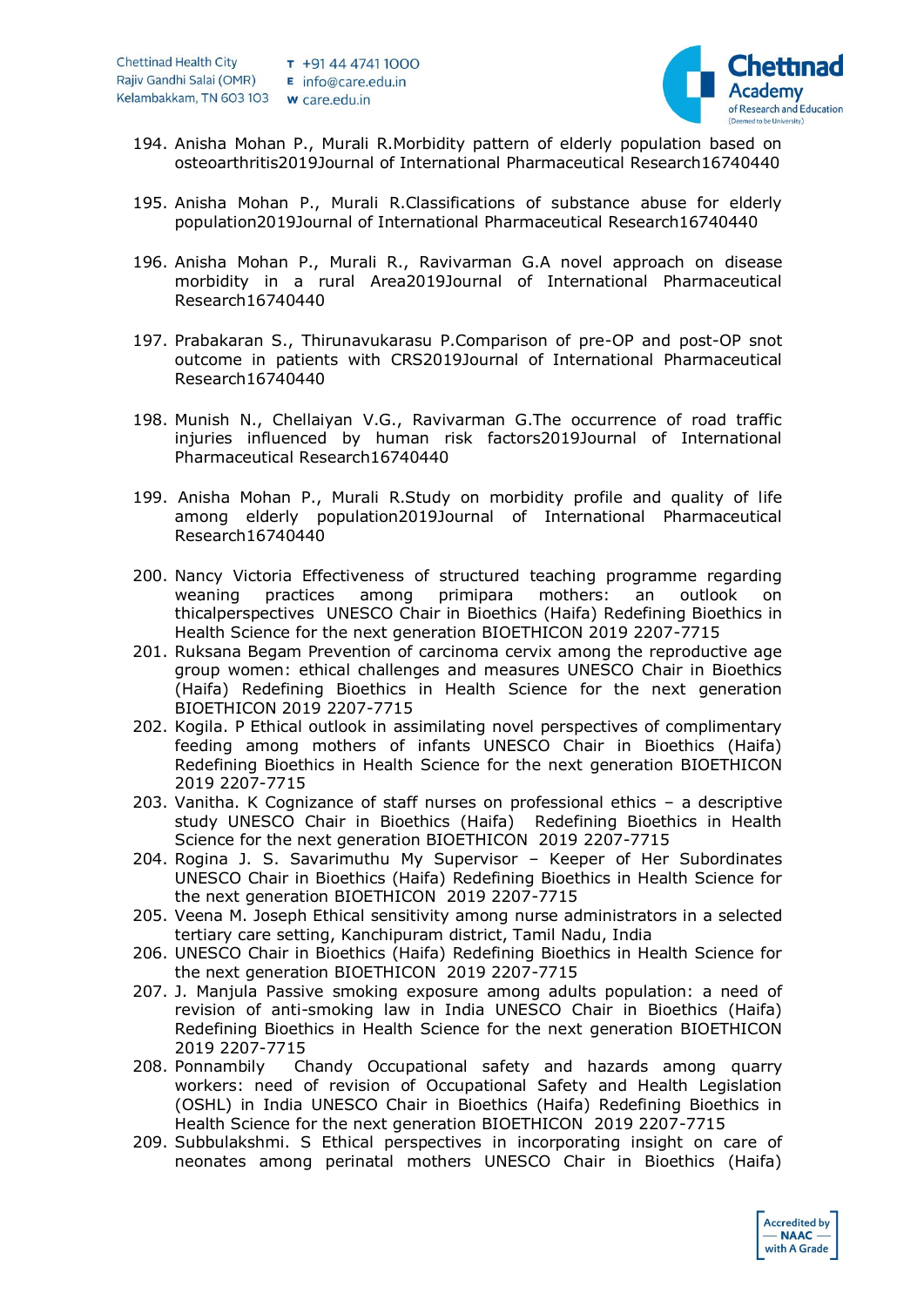

Redefining Bioethics in

Health Science for the next generation BIOETHICON 2019 2207-7715

- 210. Krupa Susan Koshy Impact of social networking among adolescent: need of revision of information technology act 2000 UNESCO Chair in Bioethics (Haifa) Redefining Bioethics in Health Science for the next generation BIOETHICON 2019 2207-7715
- 211. Kanchana. M Pre-hypertension and its association with stress among students: an overlook on ethical issues in nursing education UNESCO Chair in Bioethics (Haifa) Redefining Bioethics in Health Science for the next generation BIOETHICON 2019 2207-7715
- 212. Shenbagapraba. N Knowledge of ethical issues of temporary family planning methods among primipara mothers UNESCO Chair in Bioethics (Haifa) Redefining Bioethics in Health Science for the next generation BIOETHICON 2019 2207-7715
- 213. M. Shanthi Body image perspectives among obese adolescents UNESCO Chair in Bioethics (Haifa) Redefining Bioethics in Health Science for the next generation BIOETHICON 2019 2207-7715
- 214. YagaJeyanthi Knowledge on benefits of umbilical cord blood collection among antenatal women UNESCO Chair in Bioethics (Haifa) Redefining Bioethics in Health Science for the next generation BIOETHICON 2019 2207-7715
- 215. Manjula T.R Marital adjustment among the spouse living with alcohol consumimghusnands: an ethical perspective UNESCO Chair in Bioethics (Haifa) Redefining Bioethics in Health Science for the next generation BIOETHICON 2019 2207-7715
- 216. Devaki. K Effectiveness of social skill training on social anxiety among adolescent: an ethical perspective UNESCO Chair in Bioethics (Haifa) Redefining Bioethics in Health Science for the next generation BIOETHICON 2019 2207-7715
- 217. Kawsalya Concealment of the truth and its consequences UNESCO Chair in Bioethics (Haifa) Redefining Bioethics in Health Science for the next generation BIOETHICON 2019 2207-7715
- 218. D. Joanie Priya To inform or not to inform an ethical dilemma UNESCO Chair in Bioethics (Haifa) Redefining Bioethics in Health Science for the next generation BIOETHICON 2019 2207-7715
- 219. A. Rathiga Vitamin D deficiency among adult with impaired fasting glucose: social dilemma to do or not to do UNESCO Chair in Bioethics (Haifa) Redefining Bioethics in Health Science for the next generation BIOETHICON 2019 2207-7715
- 220. Meerza Abdul Razak, Swarnalatha GV, Senthilkumar Rajagopal and Saravanan Ramachandran Chapter: Current trends and applications of Quorum Sensing Inhibitors and their biotechnological applications. Book: Natural Resources for Drug Discovery 2019 978-93-86755-20-9 Unique Media **Integrators**
- 221. Pragyan Paramita, Babu Kumar and Surajit Pathak Chapter: Lycopodium clavatum and Colorectal Cancer: Plant based therapy in Cancer Book: Natural Resources for Drug Discovery 2019 978-93-86755-20-9 Unique Media **Integrators**
- 222. Dikshita Deka, Alakesh Das, ThuvaragahParamasamyand .Antara Banerjee Chapter: Anticancer potentials of plant extract of Chelidoniummajus Book: Natural Resources for Drug Discovery 2019 978-93-86755-20-9 Unique Media **Integrators**
- 223. Susmita Roy, Sruthi Hari, Rajesh Kannan NR and Surajit Pathak\* hapter: Ulcerative Colitis and Acetyl-11-keto-beta boswellic acid Book: Natural Resources for Drug Discovery 2019 978-93-86755-20-9 Unique Media **Integrators**